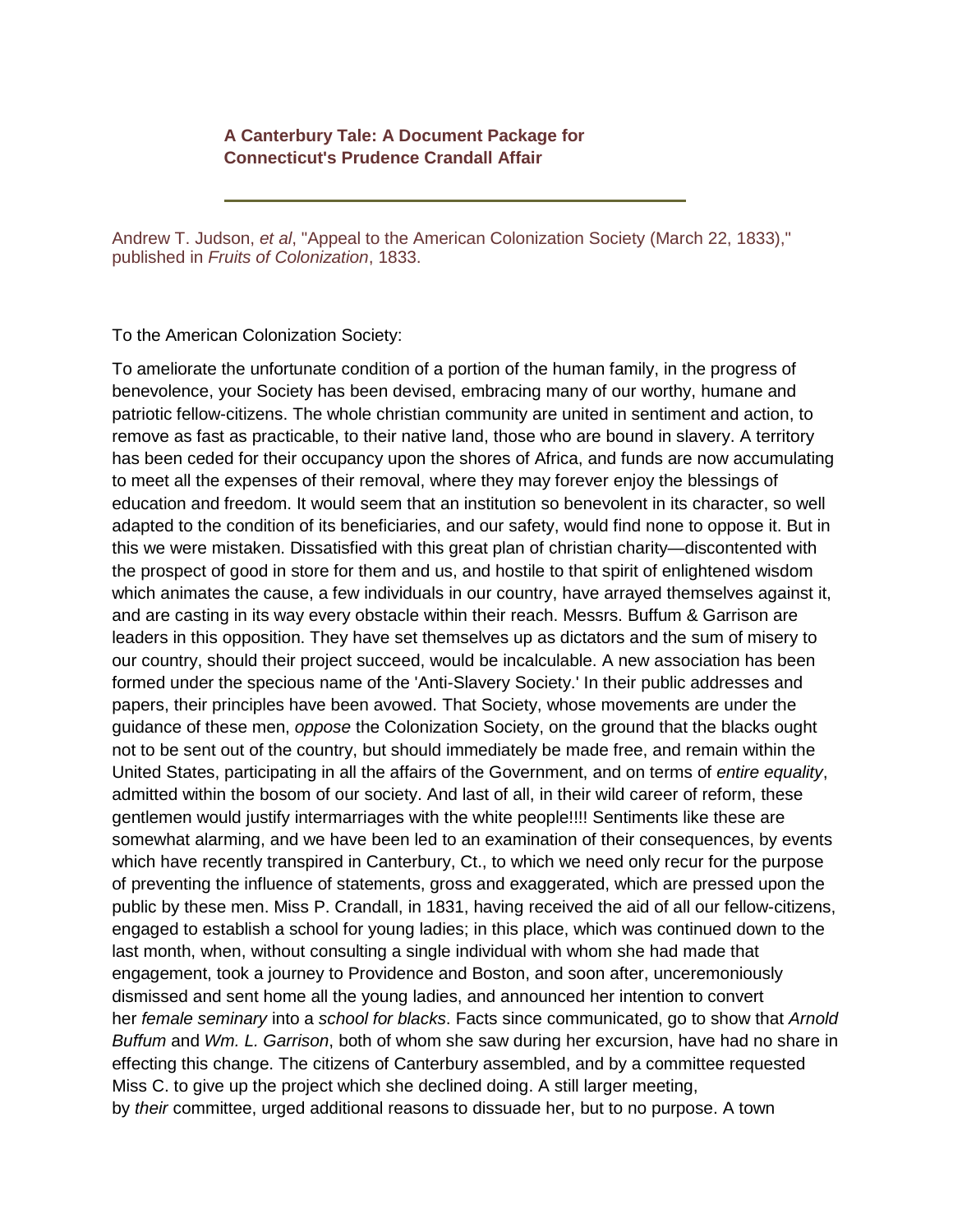meeting was then held on the 9th of March, when the unanimous voice of the *town* was expressed in the following resolutions:

'WHEREAS it hath been publicly announced, that a school is to be opened in this town, on the 1st Monday of April next, using the language of the advertisement, 'for young ladies and little misses of color,' or in other words, for the people of color, the obvious tendency of which would be, to collect within the town of Canterbury, large numbers of persons from other States, whose characters and habits might be various and unknown to us, thereby rendering insecure the persons, property, and reputations of our citizens. Under such circumstances, our silence might be construed into an approbation of this project:

*Thereupon Resolved*, That the localities of a school, for the people of color, at any place within the limits of this town, for the admission of persons from foreign jurisdictions, meets with our unqualified disapprobation and it is to be understood, that the inhabitants of Canterbury protest against it, in the most earnest manner.

*Resolved*, That a Committee be now appointed, to be composed of the Civil authority and Selectmen, who shall make known to the person contemplating the establishment of said school, the sentiments and objections entertained by this meeting; in reference to said school, pointing out to her the injurious effects, and the incalculable evils, resulting from such an establishment within this town, and pursuade her if possible to abandon the project.'

On the 14th of March there resolutions were communicated to Miss C. by the Civil authority and Selectmen, who renewedly stated the various objections entertained by the town, and urged the impropriety of placing such an establishment in the town *against all their wishes*. She was informed that the citizens of Canterbury were opposed to this school, which was to be under the patronage of Arnold Buffum—his extravagant views were to be taught in that school—and in return that school was to become auxiliary in the work of *immediate abolition*, as well as in opposing colonizing efforts. The *Liberator* was to be the mouth piece of this school, and Miss Crandall herself had declared, that '*colonizing the people of color* was a system of fraud, from beginning to end. When *she* justified her *proceedings* and *principles* on the around that *Moses*married a 'colored woman,' it was suggested, that she might as well advocate *polygamy* now, because it was lawful in the days of antiquity. In the language of the resolution, we endeavored still to 'persuade her to abandon this project.' That she might not be the loser, in consequence of the original purchase of her house which was made for the *other school*, and not for this, responsible individuals offered and urged upon her, the sum she had paid for the house, upon condition, that she would abandon the proposed school. This she has declined. We might here rest our cause in the hands of the public. We might ask the citizens of *any town* in New-England, wherever situated, would it be well for *that town* to admit the blacks from slave States, or other States, to an unlimited extent? Once open this door, and New-England will become the Liberia of America!! An excitement has been spoken of by some of the public journals, and who shall be accountable for that excitement? The town and all its inhabitants have proceeded with deliberation in their entreaties, remonstrances and votes. Committee after committee have urged—individuals have pleaded with her—and the town has by an unanimous vote remonstrated, but to no purpose. The school, we are now told, shall proceed. If there has been*excited feelings*, sure there has been no unlawful or improper act done, and for those feelings, there are adequate causes. Some days before the 9th of March,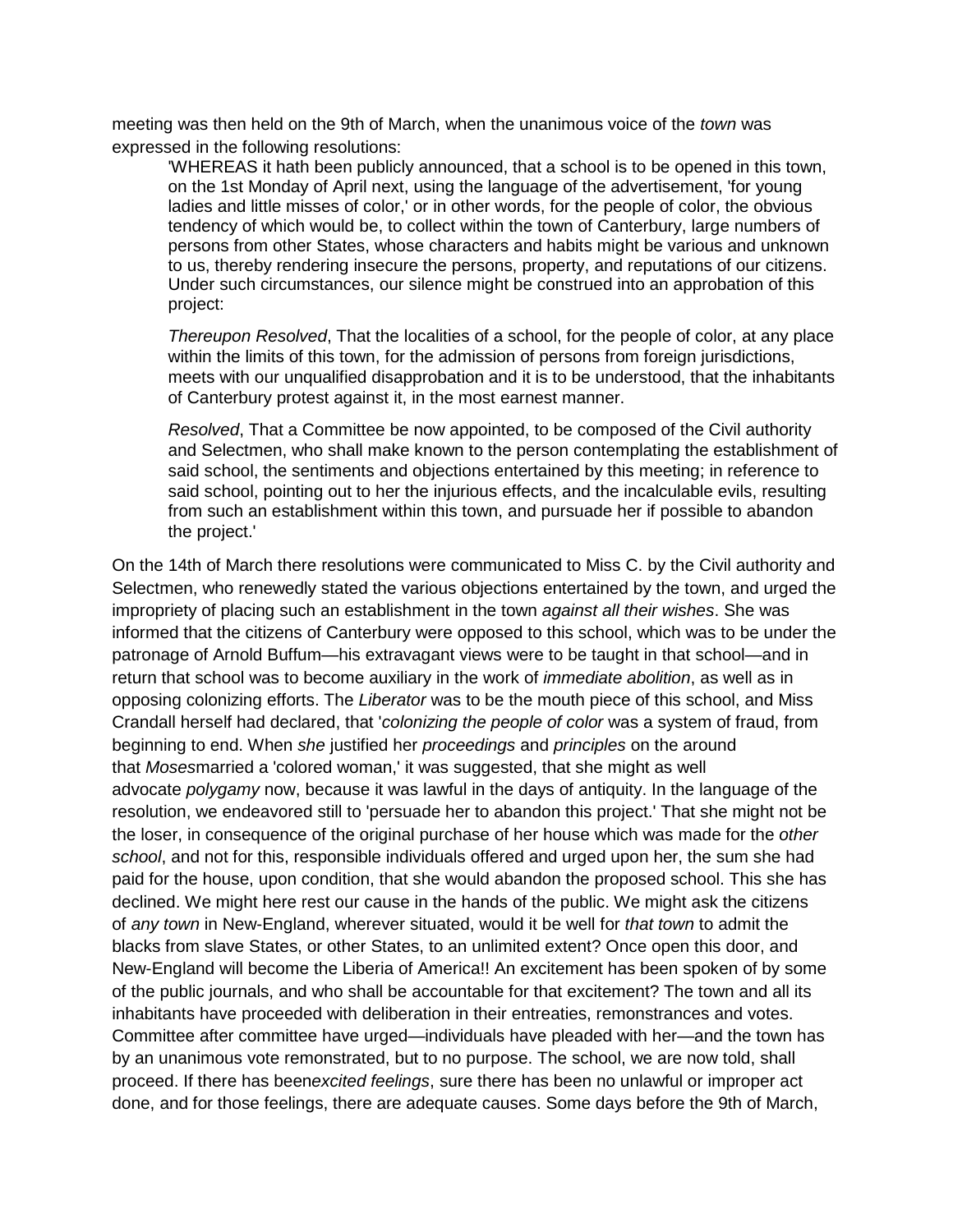the town was inundated with threats, that opposition should not avail any thing. There was a large amount of money, and sufficient power in store for us, if the citizens presumed to object to this school. They would coerce the town by the use of this money and this power. The town meeting then assembled, and*Arnold Buffum*, the agent of the Anti-Slavery Society, from R.I., the Rev. Samuel J. May, the Unitarian Minister of Brooklyn, and a Vice President of the name Society, with two boisterous young men, also from R.I., entered the town meeting, *and took conspicuous posts in it*. To render the array still more imposing, some two or three stout negroes came into the meeting house, and took their places also. Who they were, or from whence they came, we know not. This was the first time, since the incorporation of the town, that persons from "other towns, and other States, have *presumed* to interfere with deliberations of a Town Meeting here! This array of foreign power, bringing with it boasted foreign influence, found the meeting perfectly orderly when they came in. While the resolutions were under discussion, these gentleman from abroad conducted in an improper manner. Their *talking*, *laughing*, and *note-taking* became offensive, and necessarily disturbed the progress of the meeting, and aroused a spirit of manly indignation, which they doubtless saw and felt. While an inhabitant of the town was addressing the Moderator, in support of the resolutions, two of these *foreign gentlemen* presented to the moderator a request to speak in behalf of Miss Crandall. This was a proceeding so novel in Connecticut, that the moderator was obliged to say to those who thus interrupted the meeting, that it was not admissible. The independent electors of Canterbury would conduct their own meetings, and would not permit persons from abroad to interfere, or disturb them. And what town, let us ask, would have done

otherwise? We had been acquainted with their threats and their object, and let us ask the freemen of every town in the State, would they have submitted to such an imposition?—A full discussion of the levelling principles imbibed by Miss C. took place, and after deliberating upon the dangerous and degrading tendency of those principles, the resolution were unanimously adopted, and the meeting was dissolved. After this undivided expression of public opinion, the gentlemen from abroad, made an effort to recall some of the people, and give them a specimen of their principles, *in this disorganizing work*, but the Society Committee, who had the care of the house, gave them notice to retire, and that notice was complied with. Mr. Garrison now says— '*This scandalous excitement is one of the genuine flowers of the Colonization garden.*' Be it so. We appeal to the *American Colonization Society*, to which our statement is addressed—we appeal to every philanthropist and every Christian—we appeal to the enlightened citizens of our native State, and the friends of our country; and in making that appeal, we assure them all, that they may rely upon the facts here stated, and we ask them to apply to these facts, those *wholesome principles* which we believe are universally cherished in New-England, and the issue, we will abide.

## *Civil Authority*.

ANDREW T. JUDSON, ASAEL BACON, RUFUS ADAMS, CHESTER LYON, WALTER WILLIAMS, SOLOMON PAINE, PETER MORSE,